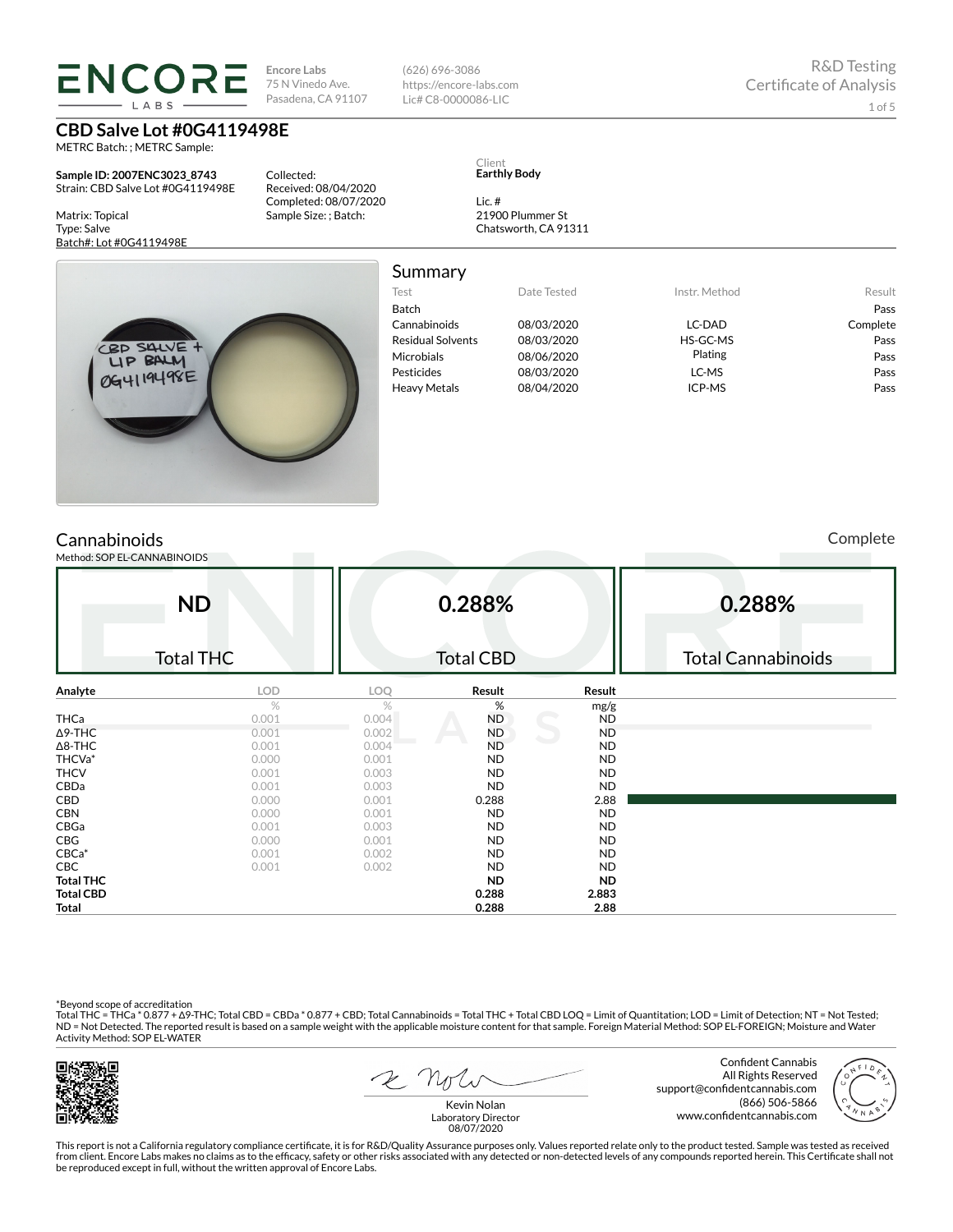**ENCORE** LABS

**Encore Labs** 75 N Vinedo Ave. Pasadena, CA 91107

Received: 08/04/2020 Completed: 08/07/2020 Sample Size: ; Batch:

Collected:

**CBD Salve Lot #0G4119498E**

METRC Batch: ; METRC Sample:

**Sample ID: 2007ENC3023\_8743** Strain: CBD Salve Lot #0G4119498E

Matrix: Topical Type: Salve Batch#: Lot #0G4119498E

### Pesticides

Method: SOP EL-PesticidesLCMS LC-MS

| Analyte             | LOD       | <b>LOO</b> | Limit          | <b>Result</b>  | <b>Status</b> | Analyte                 | LOD       | LOQ       | Limit          | <b>Result</b> | <b>Status</b> |
|---------------------|-----------|------------|----------------|----------------|---------------|-------------------------|-----------|-----------|----------------|---------------|---------------|
|                     | $\mu$ g/g | $\mu$ g/g  | $\mu$ g/g      | $\mu$ g/g      |               |                         | $\mu$ g/g | $\mu$ g/g | $\mu$ g/g      | $\mu$ g/g     |               |
| Abamectin           | 0.005     | 0.02       | 0.3            | <b>ND</b>      | Pass          | Fludioxonil             | 0.01      | 0.05      | 30             | <b>ND</b>     | Pass          |
| Acephate            | 0.002     | 0.01       | 5              | <b>ND</b>      | Pass          | Hexythiazox             | 0.005     | 0.02      | $\overline{2}$ | <b>ND</b>     | Pass          |
| Acequinocyl         | 0.005     | 0.02       | 4              | <b>ND</b>      | Pass          | Imazalil                | 0.05      | 0.1       | 0.05           | <b>ND</b>     | Pass          |
| Acetamiprid         | 0.005     | 0.02       | 5              | <b>ND</b>      | Pass          | Imidacloprid            | 0.005     | 0.02      | 3              | <b>ND</b>     | Pass          |
| Aldicarb            | 0.05      | 0.1        | 0.05           | <b>ND</b>      | Pass          | Kresoxim Methyl         | 0.005     | 0.02      | 1              | <b>ND</b>     | Pass          |
| Azoxystrobin        | 0.005     | 0.02       | 40             | <b>ND</b>      | Pass          | Malathion               | 0.02      | 0.05      | 5              | <b>ND</b>     | Pass          |
| Bifenazate          | 0.005     | 0.01       | 5              | <b>ND</b>      | Pass          | Metalaxyl               | 0.002     | 0.005     | 15             | <b>ND</b>     | Pass          |
| <b>Bifenthrin</b>   | 0.005     | 0.05       | 0.5            | <b>ND</b>      | Pass          | Methiocarb              | 0.05      | 0.1       | 0.05           | <b>ND</b>     | Pass          |
| <b>Boscalid</b>     | 0.02      | 0.05       | 10             | <b>ND</b>      | Pass          | Methomyl                | 0.01      | 0.02      | 0.1            | <b>ND</b>     | Pass          |
| Captan              | 0.05      | 0.1        | 5              | <b>ND</b>      | Pass          | <b>Mevinphos</b>        | 0.02      | 0.05      | 0.02           | <b>ND</b>     | Pass          |
| Carbaryl            | 0.02      | 0.05       | 0.5            | <b>ND</b>      | Pass          | Myclobutanil            | 0.005     | 0.01      | 9              | <b>ND</b>     | Pass          |
| Carbofuran          | 0.05      | 0.1        | 0.05           | <b>ND</b>      | Pass          | Naled                   | 0.01      | 0.02      | 0.5            | <b>ND</b>     | Pass          |
| Chlorantraniliprole | 0.002     | 0.01       | 40             | <b>ND</b>      | Pass          | Oxamyl                  | 0.005     | 0.01      | 0.2            | <b>ND</b>     | Pass          |
| Chlordane           | 0.05      | 0.1        | 0.05           | <b>ND</b>      | Pass          | Paclobutrazol           | 0.05      | 0.1       | 0.05           | <b>ND</b>     | Pass          |
| Chlorfenapyr        | 0.05      | 0.1        | 0.05           | <b>ND</b>      | Pass          | Parathion Methyl        | 0.05      | 0.1       | 0.05           | <b>ND</b>     | Pass          |
| Chlorpyrifos        | 0.05      | 0.1        | 0.05           | <b>ND</b>      | Pass          | Pentachloronitrobenzene | 0.01      | 0.02      | 0.2            | <b>ND</b>     | Pass          |
| Clofentezine        | 0.01      | 0.02       | 0.5            | <b>ND</b>      | Pass          | Permethrin              | 0.02      | 0.05      | 20             | <b>ND</b>     | Pass          |
| Coumaphos           | 0.02      | 0.05       | 0.02           | <b>ND</b>      | Pass          | Phosmet                 | 0.01      | 0.02      | 0.2            | <b>ND</b>     | Pass          |
| Cyfluthrin          | 0.05      | 0.1        | 1              | <b>ND</b>      | Pass          | Piperonyl Butoxide      | 0.002     | 0.01      | 8              | <b>ND</b>     | Pass          |
| Cypermethrin        | 0.05      | 0.1        | 1              | <b>ND</b>      | Pass          | Prallethrin             | 0.005     | 0.02      | 0.4            | <b>ND</b>     | Pass          |
| Daminozide          | 0.02      | 0.05       | 0.02           | <b>ND</b>      | Pass          | Propiconazole           | 0.005     | 0.01      | 20             | <b>ND</b>     | Pass          |
| Diazinon            | 0.002     | 0.01       | 0.2            | <b>ND</b>      | Pass          | Propoxur                | 0.05      | 0.1       | 0.05           | <b>ND</b>     | Pass          |
| <b>Dichlorvos</b>   | 0.02      | 0.05       | 0.02           | <b>ND</b>      | Pass          | Pyrethrins              | 0.02      | 0.05      | 1              | <b>ND</b>     | Pass          |
| Dimethoate          | 0.02      | 0.05       | 0.02           | <b>ND</b>      | Pass          | Pyridaben               | 0.005     | 0.01      | 3              | <b>ND</b>     | Pass          |
| Dimethomorph        | 0.005     | 0.02       | 20             | <b>ND</b>      | Pass          | Spinetoram              | 0.005     | 0.01      | 3              | <b>ND</b>     | Pass          |
| Ethoprophos         | 0.05      | 0.1        | 0.05           | N <sub>D</sub> | Pass          | Spinosad                | 0.005     | 0.01      | 3              | <b>ND</b>     | Pass          |
| Etofenprox          | 0.05      | 0.1        | 0.05           | <b>ND</b>      | Pass          | Spiromesifen            | 0.01      | 0.02      | 12             | <b>ND</b>     | Pass          |
| Etoxazole           | 0.005     | 0.02       | 1.5            | <b>ND</b>      | Pass          | Spirotetramat           | 0.005     | 0.01      | 13             | <b>ND</b>     | Pass          |
| Fenhexamid          | 0.005     | 0.02       | 10             | <b>ND</b>      | Pass          | Spiroxamine             | 0.05      | 0.1       | 0.05           | <b>ND</b>     | Pass          |
| Fenoxycarb          | 0.05      | 0.1        | 0.05           | <b>ND</b>      | Pass          | Tebuconazole            | 0.005     | 0.01      | $\overline{2}$ | <b>ND</b>     | Pass          |
| Fenpyroximate       | 0.005     | 0.02       | $\overline{2}$ | <b>ND</b>      | Pass          | Thiacloprid             | 0.02      | 0.05      | 0.02           | <b>ND</b>     | Pass          |
| Fipronil            | 0.05      | 0.1        | 0.05           | <b>ND</b>      | Pass          | Thiamethoxam            | 0.005     | 0.01      | 4.5            | <b>ND</b>     | Pass          |
| Flonicamid          | 0.01      | 0.02       | $\mathfrak{D}$ | <b>ND</b>      | Pass          | Trifloxystrobin         | 0.005     | 0.01      | 30             | <b>ND</b>     | Pass          |

Date Tested: 08/03/2020 LOQ = Limit of Quantitation; LOD = Limit of Detection; NT = Not Tested; ND = Not Detected.



2 Note

Confident Cannabis All Rights Reserved support@confidentcannabis.com (866) 506-5866 www.confidentcannabis.com

Kevin Nolan Laboratory Director 08/07/2020

This report is not a California regulatory compliance certificate, it is for R&D/Quality Assurance purposes only. Values reported relate only to the product tested. Sample was tested as received from client. Encore Labs makes no claims as to the efficacy, safety or other risks associated with any detected or non-detected levels of any compounds reported herein. This Certificate shall not<br>be reproduced except in fu

Client **Earthly Body**

Lic. #

(626) 696-3086 https://encore-labs.com Lic# C8-0000086-LIC

> 21900 Plummer St Chatsworth, CA 91311

> > Pass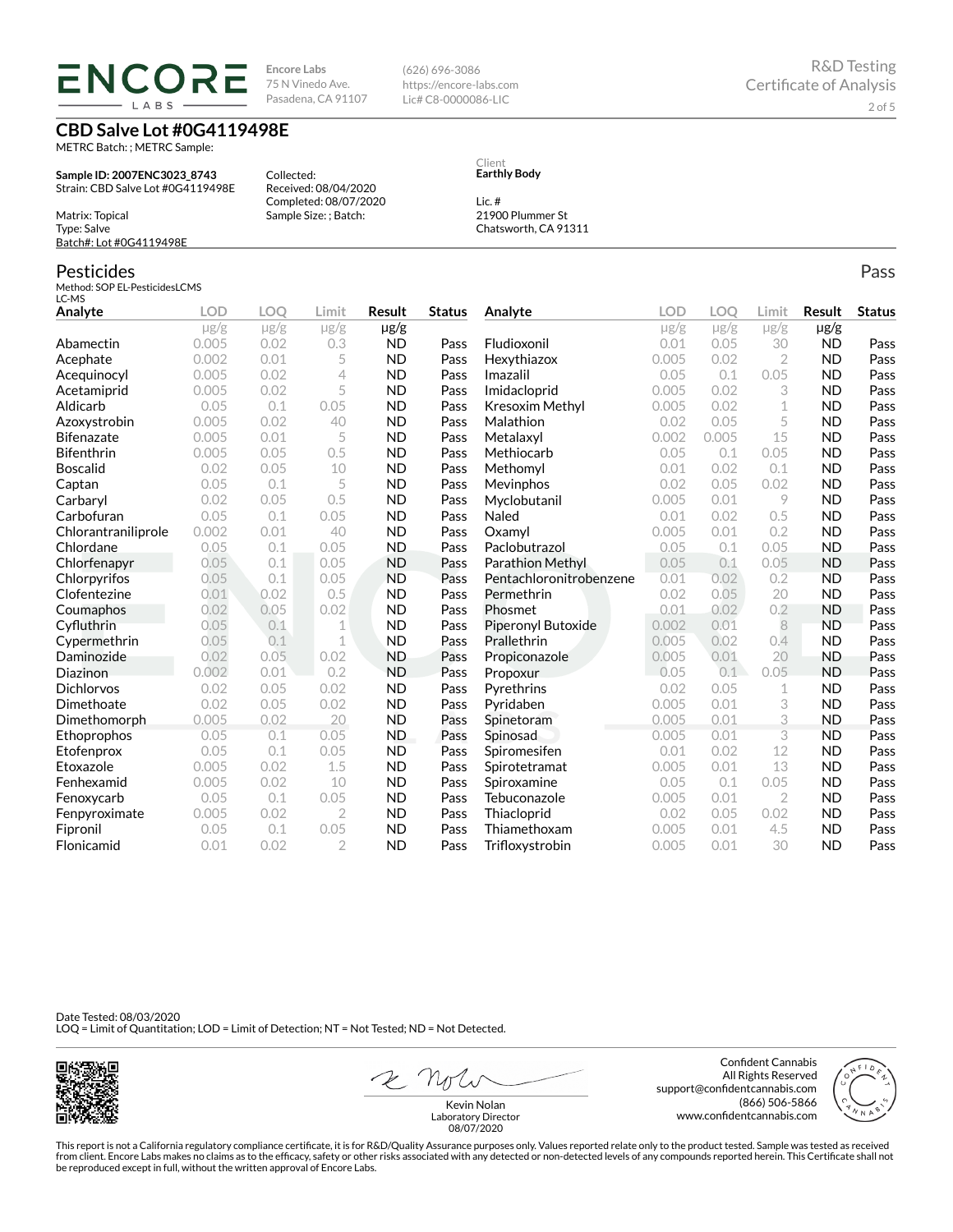**ENCORE Encore Labs** 75 N Vinedo Ave. Pasadena, CA 91107 **LARS** 

**CBD Salve Lot #0G4119498E**

METRC Batch: ; METRC Sample:

**Sample ID: 2007ENC3023\_8743** Strain: CBD Salve Lot #0G4119498E Matrix: Topical Type: Salve Batch#: Lot #0G4119498E Collected: Received: 08/04/2020 Completed: 08/07/2020 Sample Size: ; Batch: **Earthly Body** Lic. # 21900 Plummer St Chatsworth, CA 91311 Residual Solvents Method: SOP EL-RES\_SOLVENTS HS-GC-MS Pass **Analyte LOD LOQ Limit Result Status** µg/g µg/g µg/g µg/g 1,2-Dichloro-Ethane 2010 0.1 0.29 1 ND Pass Acetone 6.21 18.81 5000 ND Pass Acetonitrile 4.56 13.83 410 ND Pass Benzene 0.09 0.28 1 ND Pass Butane 0.2 0.61 5000 ND Pass  $0.1$  0.29 1 ND Pass Ethanol 2.28 6.9 5000 ND Pass Ethyl-Acetate 0.16 0.48 5000 ND Pass Ethyl-Ether 0.12 0.38 5000 ND Pass Ethylene Oxide 0.08 0.24 1 ND Pass **Heptane 19 Contract Contract Contract Contract Contract Contract Contract Contract Contract Contract Contract Contract Pass** Isopropanol 2.01 6.09 5000 ND Pass Methanol 9.62 29.14 3000 ND Pass Methylene-Chloride 0.1 0.31 1 ND Pass n-Hexane 2.68 8.12 2.90 ND Pass **Pentane 2.1.94 5000 ND Pass Propane 2.08 5000 ND Pass** Toluene 0.1 0.29 890 ND Pass

Client

(626) 696-3086 https://encore-labs.com Lic# C8-0000086-LIC

Date Tested: 08/03/2020 LOQ = Limit of Quantitation; LOD = Limit of Detection; NT = Not Tested; ND = Not Detected.

Kevin Nolan Laboratory Director

This report is not a California regulatory compliance certificate, it is for R&D/Quality Assurance purposes only. Values reported relate only to the product tested. Sample was tested as received from client. Encore Labs makes no claims as to the efficacy, safety or other risks associated with any detected or non-detected levels of any compounds reported herein. This Certificate shall not be reproduced except in full, without the written approval of Encore Labs.

08/07/2020

2 not

Confident Cannabis All Rights Reserved support@confidentcannabis.com (866) 506-5866 www.confidentcannabis.com





Trichloroethene 0.1 0.29 1 ND Pass Xylenes 0.6 1.82 2170 ND Pass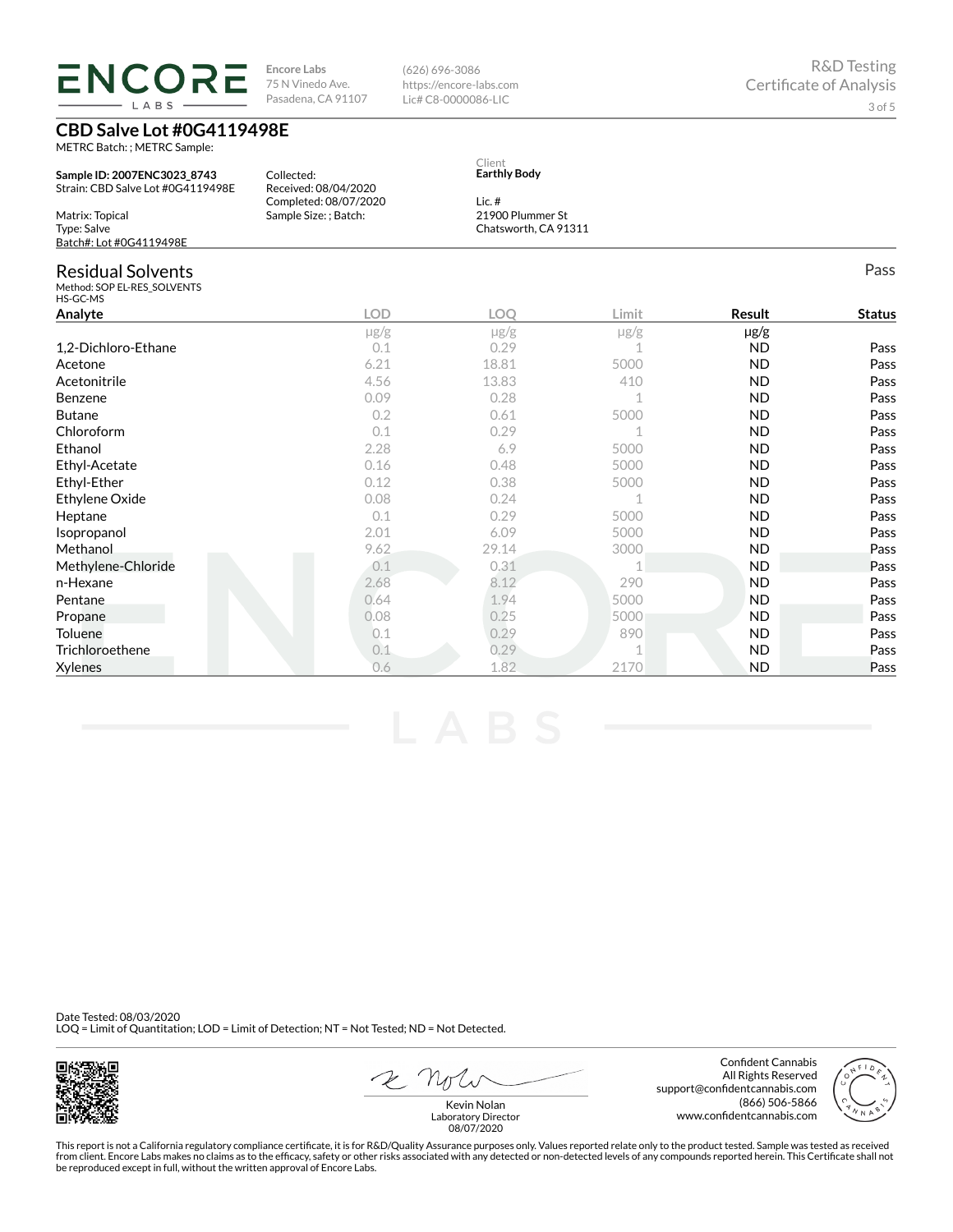# **ENCORE** LABS

**Encore Labs** 75 N Vinedo Ave. Pasadena, CA 91107 (626) 696-3086 https://encore-labs.com Lic# C8-0000086-LIC

**CBD Salve Lot #0G4119498E**

METRC Batch: ; METRC Sample:

**Sample ID: 2007ENC3023\_8743** Strain: CBD Salve Lot #0G4119498E

Matrix: Topical Type: Salve Batch#: Lot #0G4119498E

#### Microbials

Method: SOP ELMICROBIALS Plating

### **Analyte**

Yeast/Mold Plate Count Staphylococcus spp. Escherichia coli Pseudomonas spp.

Collected: Received: 08/04/2020 Completed: 08/07/2020 Sample Size: ; Batch:

Client **Earthly Body**

21900 Plummer St Chatsworth, CA 91311

Lic. #

Pass

**Result** Heterotrophic Plate Count  $0$  CFU/g 0 CFU/g Not present in 1g Not present in 1g Not present in 1g



Date Tested: 08/06/2020



 $2N$ 

Confident Cannabis All Rights Reserved support@confidentcannabis.com (866) 506-5866 www.confidentcannabis.com



Kevin Nolan Laboratory Director 08/07/2020

This report is not a California regulatory compliance certificate, it is for R&D/Quality Assurance purposes only. Values reported relate only to the product tested. Sample was tested as received from client. Encore Labs makes no claims as to the efficacy, safety or other risks associated with any detected or non-detected levels of any compounds reported herein. This Certificate shall not<br>be reproduced except in fu